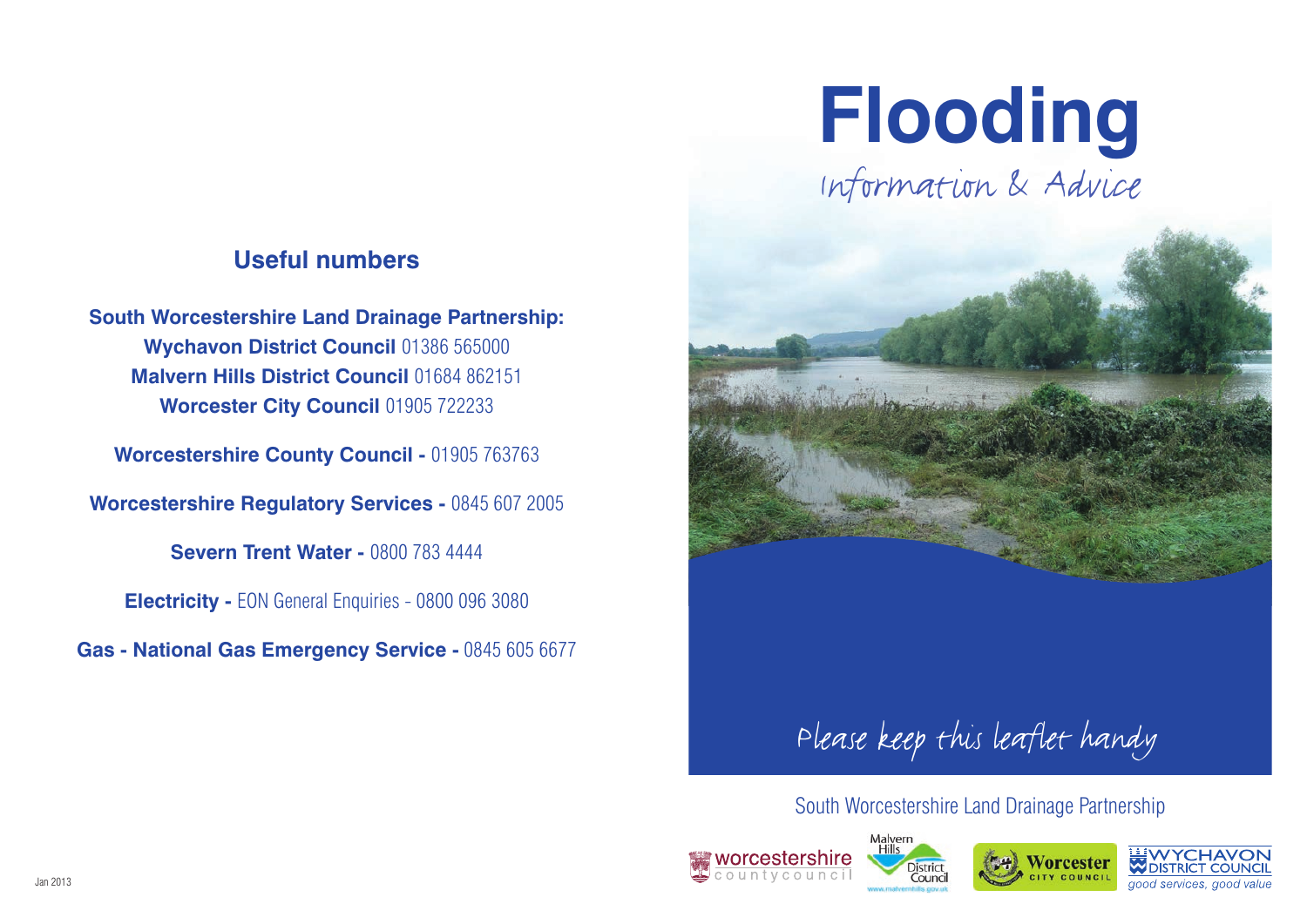#### **Introduction**

This leaflet has been produced by South Worcestershire Land Drainage Partnership (SWLDP) and is intended to provide helpful advice and guidance for those at risk of flooding, and explain the roles of the various organisations that may have a responsibility.

SWLDP is a partnership formed between Worcestershire County Council, Malvern Hills District Council, Worcester City Council and Wychavon District Council to provide responsibility for all non main river land drainage related matters within the following district council areas: Malvern Hills, City of Worcester and Wychavon. If there is any section that you cannot understand, or you would like further information then please contact:

#### South Worcestershire Land Drainage Partnership in your district council area as follows:

Malvern District Council 01684 862151 worcestershirehub@malvernhills.gov.uk www.malvernhills.gov.uk

Worcester City Council 01905 722233 customerservicecentre@worcester.gov.uk www.worcester.gov.uk

Wychavon District Council 01386 565000 engineers@wychavon.gov.uk www.wychavon.gov.uk

Read the leaflet now and on a regular basis. Do not wait until you start to flood!

## **Types of flooding**

#### **Two types of flooding occur regularly in the district:**

• Flooding of major rivers and watercourses (fluvial flooding)

• Flash flooding, due to local rainfall (pluvial flooding)

## **Flood warnings**

The Environment Agency monitors water levels in major rivers and issues flood warnings to properties at high risk, local authorities and the emergency services when flooding is expected. Warnings are sent using a telephone pre-recorded message system. Where a flood warden scheme exists, the volunteer warden receives the warning and passes it on to his/her group. Local radio stations also receive warnings. Updates on the progress of significant floods on the river system are available to all through the EA's floodline telephone service 0845 9881188.

## **Flash flooding**

Flash flooding occurs when the drainage infrastructure is overwhelmed as a result of intense rainfall in the locality. Flash flooding is a local event which develops rapidly and cannot be predicted with any reliability through weather forecasting. Each event is sensitive to prevailing local conditions which govern its extent, severity and duration. No system of flood warning for flash flooding exists, principally because

the periods of warning that could be given would be too short to be of any significant practical use.

#### **Flash flooding is occurring more frequently for a number of reasons, including:**

- Changes in land use which concentrate runoff
- Poor maintenance of ditches, drains, streams and culverts
- Changes in weather patterns

## **Maintenance of watercourses**

No single body has the responsibility to manage watercourses in respect of flooding. The Environment Agency has a duty to exercise supervision over all matters to do with flood defence and has powers to maintain and improve main rivers. SWLDP has permissive powers over all other watercourse and land drainage matters within its area.

Riparian owners, **that is those owning the bank or part of the bed of a watercourse**, retain important responsibilities to other such landowners, the community and the environment.

#### **Riparian responsibilities**

#### **If you are a Riparian Owner**

- You have the responsibility to pass on flow without obstruction, pollution or diversion affecting the rights of others.
- You have the responsibility to accept flood flows through your land, even when caused

by inadequate capacity downstream, as there is no common law duty to improve a watercourse.

- You have the responsibility for maintaining the bed and the banks of the watercourse (including trees and shrubs growing on the banks) and for cleaning any debris, natural or otherwise, including litter and animal carcasses, even if it did not originate from your land. Advice on the removal of animal carcasses may be obtained from an Environmental Health Officer at Worcestershire Regulatory services.
- You must not cause any obstructions to the free passage of fish.
- You are responsible for keeping the bed and banks clear from any matter that could cause an obstruction, either on your land or by being washed away by high flow to obstruct a structure downstream. Watercourses and their banks should not be used for the disposal of any form of garden or other waste.

## **Ditches within the highway**

The question of who has responsibility for maintenance of ditches within the highway has been considered by the courts on many occasions.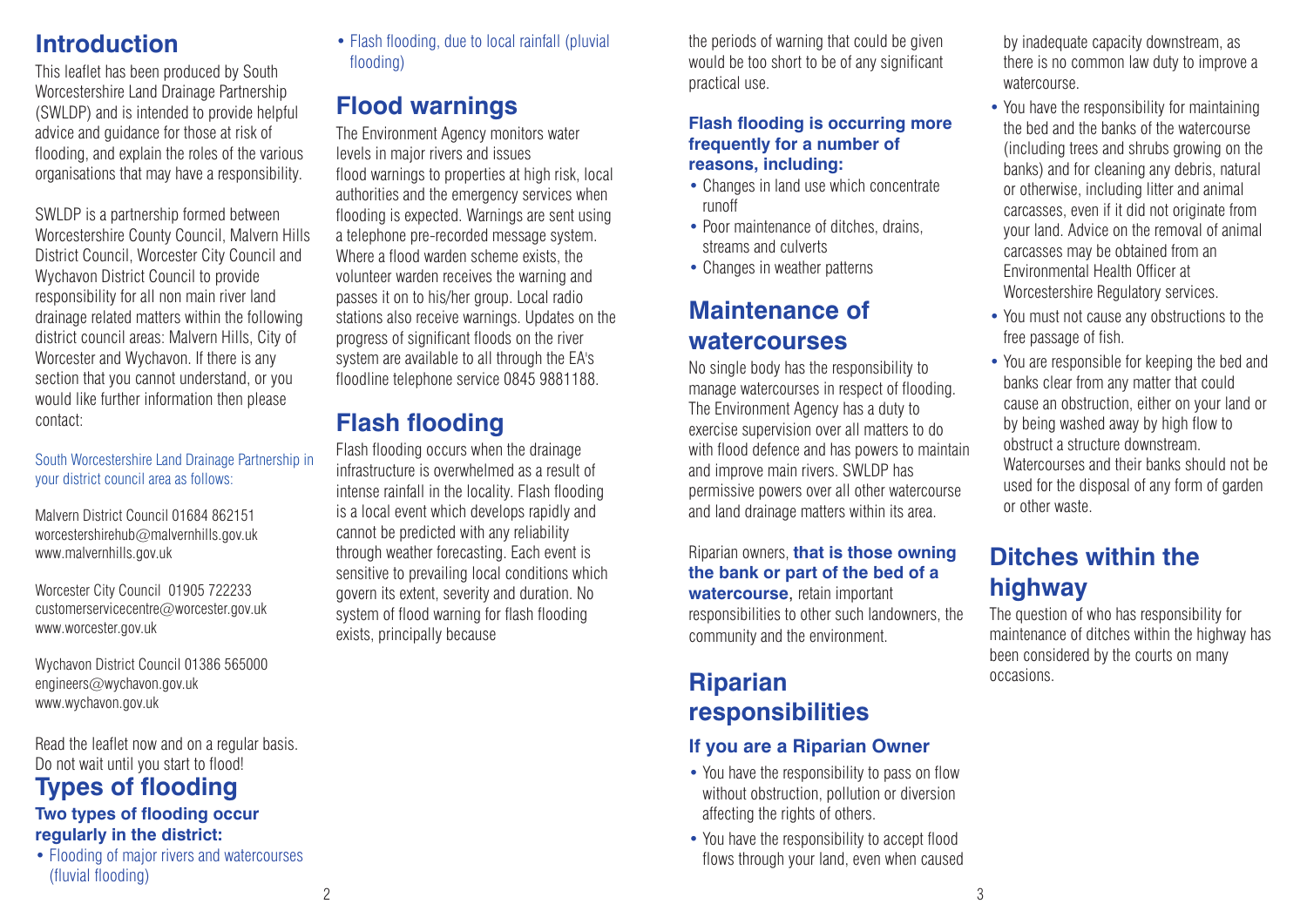Except in the case of new roads, the highway authority generally owns only the surface of the road and their powers do not extend to the maintenance of the roadside watercourse. It is therefore usual for roadside ditches to be the responsibility of the adjoining landowners.

## **Local Land Drainage Authority**

South Worcestershire Land Drainage Partnership will exercise its powers under the Land Drainage Act 1991 where appropriate. If an obstruction impedes flow, the authority will serve notice on the person/persons responsible (riparian owners) to clear the obstruction.

Land drainage consent is required before any structure, likely to affect flow, is placed in a watercourse. Those structures within main river require consent from EA; for all other watercourses consent is required from SWLDP. This is particularly important where piping or culverting of a watercourse is proposed. There are certain types of structure, such as culverts, that have safety, maintenance and environmental problems associated with them. Authorities are therefore generally opposed to the culverting of watercourses and consent will usually only be granted if there is no practical alternative.

#### **Flood defence**

For fluvial flooding, the EA and local authorities can carry out flood defence work where appropriate to reduce the incidence and severity of flood events. Flash flooding is much harder to defend against. Water companies and highway authorities try to ensure that sewers and drains in their control are kept clear of blockages. SWLDP try to ensure that riparian landowners maintain their watercourses. If you have a watercourse that flows through or beside your property then you are probably a riparian owner. If you are unsure of your responsibilities, then contact the Land Drainage Officer for your district who may be able to advise you.

#### **Sandbags**

Local authorities may issue sandbags in certain circumstances when flooding is expected. Contact your local authority for information. You should prepare in advance if you think sandbags will be required. You should not rely on the council to provide sandbags in an emergency. Demountable defences such as flood boards may be more effective for your property.

If using sandbags, a large sheet of heavy duty plastic between them and

the wall of your house makes a better defence than sandbags alone.

Do not forget that water will come through air bricks if they are not covered.

A number of firms sell flood shields which can be fitted to doors and airbricks. However, neither these or sandbags will prevent underground seepage which may lead to flooding from below.

#### **Insurance**

It is important to seek the best possible insurance cover for your home and its contents NOW - it is too late after a flood.

In some cases, people have been refused flood re-insurance. It may be worth taking steps to reduce the risk of flooding to your property as this may make insurers more willing to consider insuring your home.

#### **After a flooding incident:**

- Take immediate action to prevent further damage.
- Contact your insurer as soon as possible to request a claim form.
- Often it will have a list of approved builders to help with repairs. A helpline number will be given on your policy.
- Keep all receipts for repairs made.
- When making a large repair, get two estimates to show the insurer.
- Try to take photographs of damage when it is at its worst.
- Don't throw damaged items away unless they are a health hazard - the insurer may want to see them.
- Don't be in a rush to redecorate there may be problems if the property hasn't dried out properly.

## **Drainage systems**

**There are three types of publicly maintained drainage systems in the area covered by South Worcestershire Land Drainage Partnership**

- Foul sewers maintained by Severn Trent Water Limited
- Surface water sewers maintained by Severn Trent Water Limited
- Highway drains maintained by Worcestershire County Council's Highways Partnership

All water that requires treatment before it is discharged into a watercourse should be diverted into a foul sewer. Run-off from vehicular areas should be drained via an interceptor system before being discharged into surface water sewers and watercourses. Only run-off from roof areas may be discharged directly to a watercourse.

It is important that foul water is not discharged into surface water systems as pollution of watercourses will result and an offence may be committed.